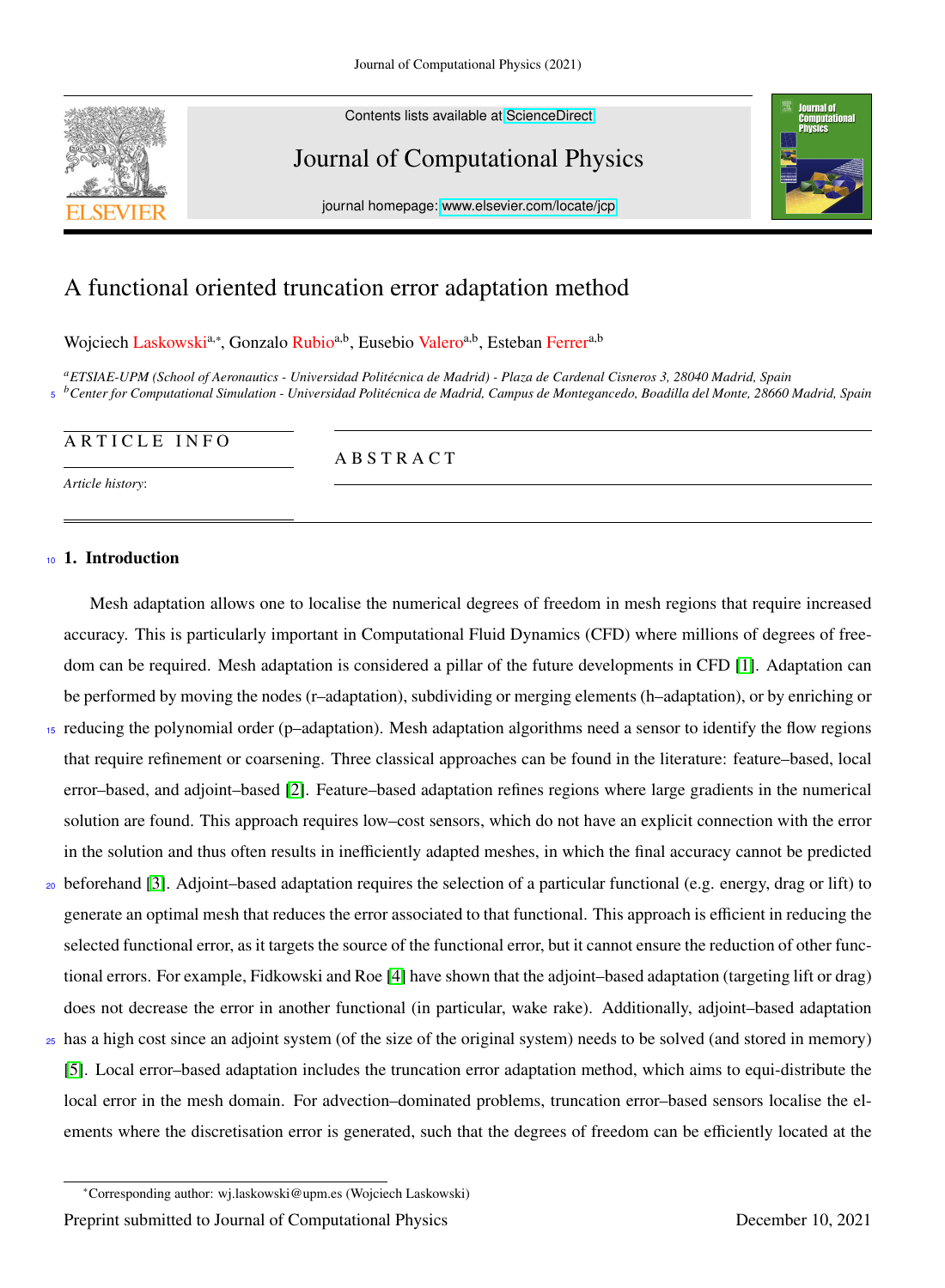source, and not misused in elements polluted by the advected error [\[6\]](#page-7-5). This method does not require the solution of

- <sup>30</sup> additional systems and is cheap. Examples can be found for low-order [\[7,](#page-7-6) [8,](#page-7-7) [9\]](#page-7-8) and high-order methods [\[10,](#page-7-9) [11,](#page-7-10) [12\]](#page-7-11). The advantages of truncation error control have encouraged the development of h-adaptation [\[13,](#page-7-12) [14,](#page-7-13) [15,](#page-7-14) [16,](#page-7-15) [17,](#page-7-16) [18\]](#page-7-17) and p-adaptation [\[19,](#page-7-18) [20,](#page-7-19) [21\]](#page-7-20) techniques. Truncation error–based adaptation has been shown to control all functional errors [\[19\]](#page-7-18). Examples can be seen in [\[14\]](#page-7-13), where truncation error–based h–adaptation is used to decrease the error in lift, drag, and moment coefficients or in [\[20\]](#page-7-19), where truncation error–based p–adaptation is shown to decrease the 35 error in lift and drag.
- 

However, truncation error adaptation techniques have a substantial drawback: the user–given error threshold that controls the refinement/coarsening of the cells has no engineering or physical meaning, and consequently the user needs to calibrate the truncation error thresholds to improve the mesh and reduce functional errors. In this short note, we explain how to select the truncation error threshold by relating the truncation error to the functional error. In <sup>40</sup> doing so, we derive a truncation error–based adaptation technique with the advantages of adjoints, i.e., we can target

a specific functional error. The cost of this approach is higher than traditional truncation error adaptation, but lower than adjoint–based adaptation.

First, we define the essential error bounds in Section [2.](#page-1-0) Second, we detail the truncation error functional–based approach in Section [3.](#page-2-0) Third, we present a test case to show the applicability and computational cost of this adaptation <sup>45</sup> methodology in Section [4.](#page-2-1) Conclusions are included in Section [5.](#page-6-0)

## <span id="page-1-0"></span>2. Foundations

Let us consider a continuous partial differential equation (PDE) and its semi-discretisation in space:

<span id="page-1-1"></span>
$$
\frac{du}{dt} + F(u) = 0, \qquad M_h^N \frac{du_h^N}{dt} + F_h^N(u_h^N) = 0.
$$
 (1)

The subindex *h* denotes the characteristic mesh element size, while the superindex *N* relates to the order of convergence of the spatial discretisation scheme. Finite element or high-order discontinuous Galerkin discretisations use a mass matrix in [\(1\)](#page-1-1), however this definition (and all the derivations that follow) can be extended to finite difference or finite volume discretisations, in which the mass matrix becomes  $M_h^N = I_h^N$  (where  $I_h^N$  is the discrete identity) or  $M_h^N = V_h^N$  (where  $V_h^N$  is a diagonal matrix with the mesh element volumes in the diagonal). We denote by *u* and  $u_h^N$  as the steady state solutions to the continuous and discrete equations. We define the discrete spatial partial differential operator using the mass matrix weighted flux:  $R_h^N(\cdot) = (M_h^N)^{-1} F_h^N(\cdot)$ . We follow [\[6\]](#page-7-5) to define the truncation error  $\tau$ as:

<span id="page-1-2"></span>
$$
R_h^N(u) = \tau_h^N, \tag{2}
$$

and although not strictly necessary, it is helpful to introduce also the discretisation error,  $\epsilon_h^N$ , as the difference between the exact solution of the problem, *u*, and the approximate solution,  $u_h^N$ . Roy [\[6\]](#page-7-5) shows that both errors are connected through the Discretisation Error Transport Equation (DETE) equation.

To relate the truncation error and the discretisation error to the functional errors (for a functional  $J_h^N(\cdot)$ ), we need to use adjoint theory. This was detailed in our previous work [\[19\]](#page-7-18), where we showed that the truncation error controls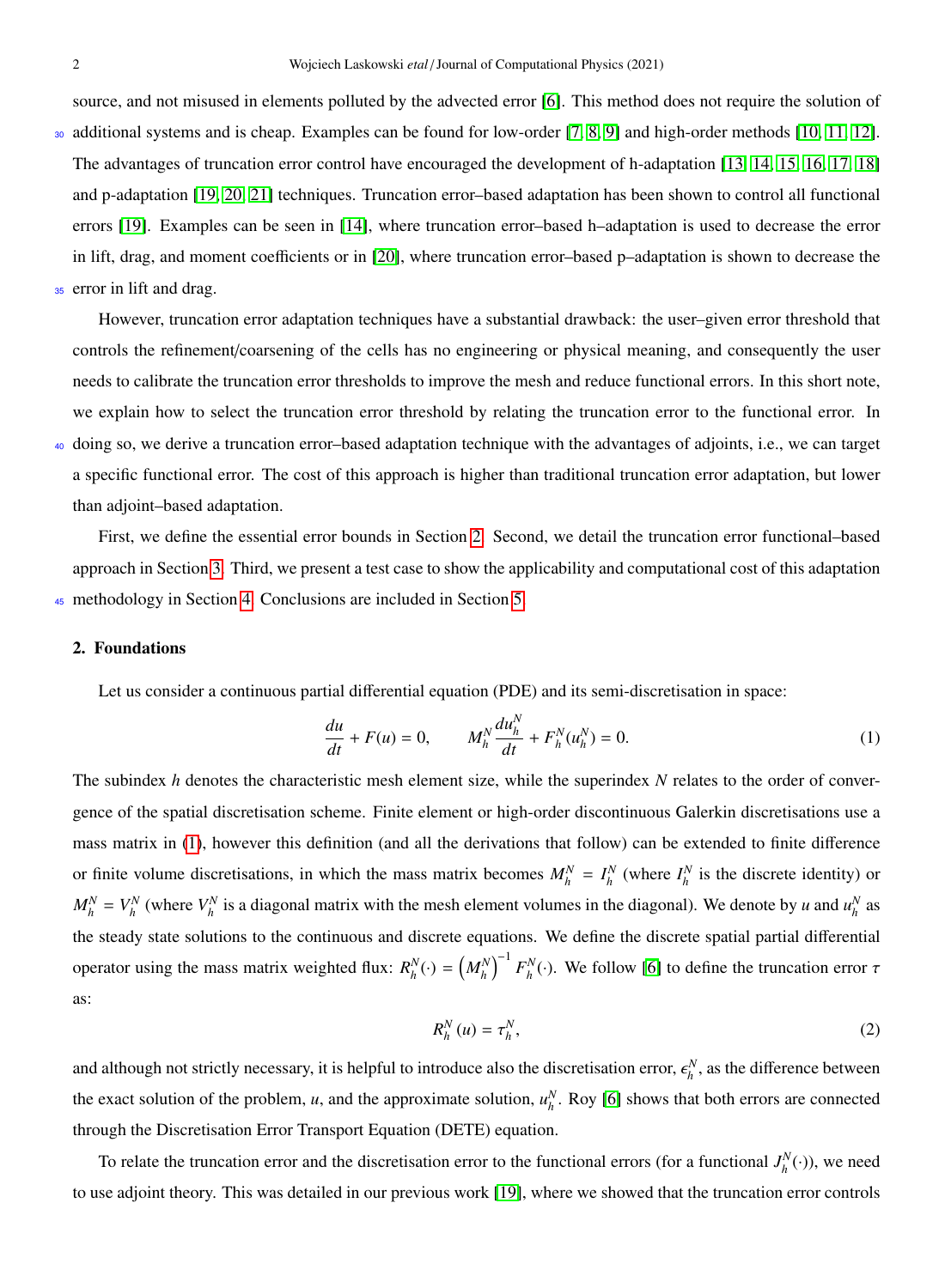the discretisation error and all functional errors following the inequality:

<span id="page-2-2"></span>
$$
\|\tau_h^N\| \gtrsim \frac{\|\epsilon_h^N\|}{\left\|\left(\frac{\partial \kappa_h^N}{\partial u_h^N}\Big|_{u_h^N}\right)^{-1}\right\|} \gtrsim \frac{\|J_h^N(u) - J_h^N\left(u_h^N\right)\|}{\left\|\left(\frac{\partial \kappa_h^N}{\partial u_h^N}\Big|_{u_h^N}\right)^{-1}\right\| \left\|\frac{\partial J_h^N}{\partial u_h^N}\Big|_{u_h^N}\right\|}.
$$
\n(3)

<sup>50</sup> The derivation in [\[19\]](#page-7-18) made use of the *L*<sub>∞</sub> norm, however [\(3\)](#page-2-2) holds for any matrix induced norm. Here,  $||u|| = (\sum_i u_i^2)^{1/2}$ represents the Euclidean *L*<sup>2</sup> norm. In this work, the inequality [\(3\)](#page-2-2) is exploited to relate the truncation error to the functional error. Note that the method is suitable for sufficiently smooth solutions (asymptotic range), since inequality [\(3\)](#page-2-2) is based on the asymptotic decay rate of errors.

# <span id="page-2-0"></span>3. Selection of  $\tau$  threshold based on a target functional error

- <sup>55</sup> Here, we present a 3–step technique to define the steady truncation error threshold in a *p*–adaptation algorithm.
	- Step 1: The user selects the target functional error  $||J_h^N(u) J_h^N(u_h^N)||$ .
	- Step 2: We scale the target functional error by the norm of the inverse of the Jacobian matrix of the system  $\left\| \left( \frac{\partial R_h^N}{\partial u_h^N} \Big|_{u_h^N} \right)^{-1} \right\|$  and by the norm of the functional derivative  $\left\| \frac{\partial I_h^N}{\partial u_h^N$  ∂*R N h* ∂*u N h u N h*  $\left\| \begin{matrix} -1 \\ 1 \\ 1 \end{matrix} \right\|$ and by the norm of the functional derivative  $\frac{\partial J_h^{\Lambda}}{\partial u_h^{\Lambda}}$  $\left| \int_{u_h^{\lambda}} \right|$  . The scaling is performed for every candidate mesh (with polynomial order N and characteristic mesh element size  $h$ ).
- Step 3: Using the relation between the errors, inequality [\(3\)](#page-2-2), we compute the maximum allowed value for  $||\tau_h^N||$ , that fulfills the targeted functional error defined in Step 1.

Computation of the norm of the functional derivative in Step 2 is cheap, but computing the inverse of the Jacobian is expensive. In our approach, we do not need to invert the Jacobian, but only require its  $L_2$  norm:  $\left(\frac{\partial R_h^N}{\partial u_h^N}\right)$  $\Big|_{u_h^\lambda}$ *h*  $\bigg)^{-1} \, \bigg\| \,$ =

 $\left(\sigma_{min}\left(\frac{\partial R_h^N}{\partial u_h^N}\Big|_{u_h^N}\right)\right)^{-1}$ , where  $\sigma_{min}\left(\frac{\partial R_h^N}{\partial u_h^N}\Big|_{u_h^N}\right)$  represents the minimum singular value of the Jacobian matrix of the syste *u N h*  $\left(\begin{matrix} \frac{\partial R_h^N}{\partial u_h^N} \end{matrix}\right)$  $\bigg|_{u_h^N}$ ! represents the minimum singular value of the Jacobian matrix of the system. <sup>65</sup> As discussed in [\[22\]](#page-7-21), this minimum singular value is almost mesh independent, and therefore can be estimated for a coarse mesh and used for all finer meshes in Step 2. We verify the mesh independence of <sup>σ</sup>*min* for a particular test case in Table [1.](#page-5-0) Additionally, we include the computational cost to obtain  $\sigma_{min}$  in each grid to quantify the computational cost savings of the proposed coarse grid estimation.

# <span id="page-2-1"></span>4. Test case

We demonstrate the technique on a three-dimensional test case with a manufactured solution of the compressible Navier-Stokes equations [\[23\]](#page-7-22) with Reynolds number (with characteristic length one) Re = 1000 and Mach number  $Ma = 0.1$ :

$$
\rho = p = \frac{e^x + e^y + e^z}{10} + 1, \quad u_x = u_y = u_z = 1,\tag{4}
$$

 $\pi$ <sup>0</sup> where  $\rho$  and  $p$  are density and pressure and  $u_i$  are the velocity components. With the chosen solution, one then can derive a balancing source term [\[23\]](#page-7-22). We discretise the equations using a high-order nodal Discontinuous Galerkin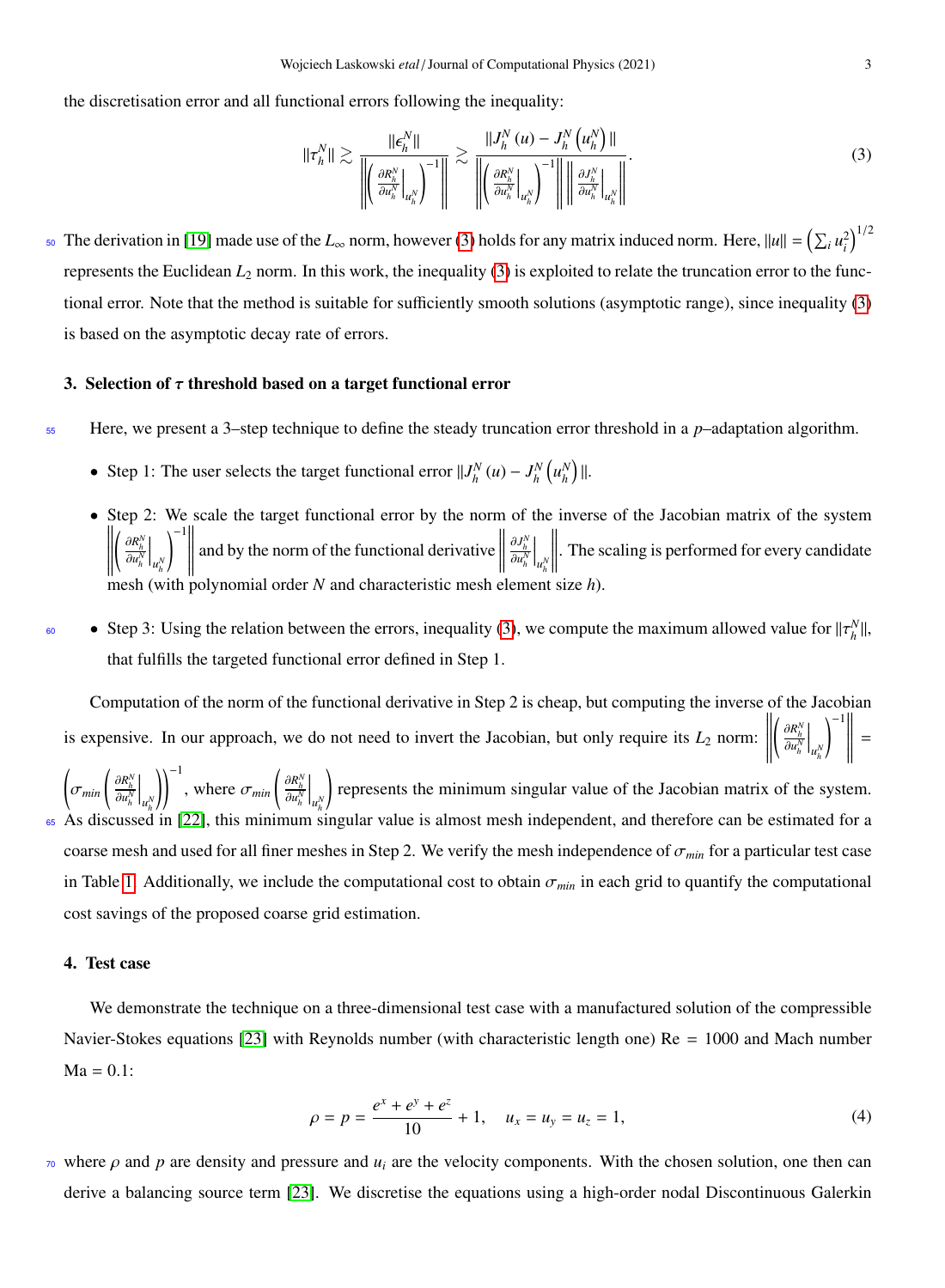Spectral Element Method (DGSEM), where the physical domain,  $\Omega = [0, 1]^3$ , is tessellated into non-overlapping hexahedral elements including polynomials of degree *N* [\[24\]](#page-7-23).

Two uniform Cartesian grids with a total number of elements of 8 and 64, in combination with four polynomial  $\tau$ <sub>5</sub> orders,  $N = 2, ..., 5$ , are used to discretise the domain. Without loss of generality, we define, as the target functional, the total kinetic energy in our computational domain:  $E_k = \frac{1}{2} \int_{\Omega} \rho (u_x^2 + u_y^2 + u_z^2) d\Omega$ .

# <span id="page-3-2"></span>*4.1. 3–step* τ*–based adaptation example*

Figure [1](#page-4-0) shows the normalised relation between the discretisation error, truncation error, and the functional error against the number of degrees of freedom (*DOF*), for the 8-element grid (Figure [1a\)](#page-4-0) and for the 64-element grid <sup>80</sup> (Figure [1b\)](#page-4-0). Additionally, Figure [1](#page-4-0) is used to illustrate the adaptation methodology proposed in Section [3.](#page-2-0) We can follow the 3–step methodology to obtain the truncation error threshold.

- Step 1: We select the target functional error, for example,  $10^{-2}$  error in kinetic energy:  $||J_h^N(u) J_h^N(u_h^N)|| =$ 10<sup>−</sup><sup>2</sup> , point [1] in Figures [1a](#page-4-0) and [1b.](#page-4-0)
- Step 2: We scale the functional error by the norm of the functional derivative and the minimum singular value  $\sigma_{min}$  from the Jacobian:  $10^{-2} \times \frac{\sigma_{min}}{\left|\partial J_h^N/\partial u_h^N\right|_{u_h^N}}\right|$ , where  $\sigma_{min}$  is computed for the coarsest mesh (i.e. 8-element and polynomial  $N = 2$  mesh). Then, for every candidate mesh,  $N = 2, ..., 5$ , we compute the scaling, which shows | minor variations due to the norm of the functional derivative, blue lines in Figures [1a](#page-4-0) and [1b.](#page-4-0)
- Step 3: Based on [\(3\)](#page-2-2), we compare  $||\tau_h^N||$  to the estimation of Step 2 (for every refinement level). The coarsest mesh that fulfills  $||\tau_h^N|| < 10^{-2} \times \frac{\sigma_{min}}{||\partial J_h^N / \partial u_h^N||_{\mu_h^N}}$ <sup>90</sup> polynomial order  $N = 5$  in both cases, point [2] in Figures [1a](#page-4-0) and [1b.](#page-4-0) | is retained since it fits the imposed threshold. This leads to a

The new adapted meshes ( $N = 5$ ) have functional errors below the 10<sup>-2</sup> error target in kinetic energy. The resulting number of degrees of freedom is  $DOF = 8640$  for the 8-element case (see Figure [1a\)](#page-4-0) and  $DOF = 69120$  for the 64-element case (see Figure [1b\)](#page-4-0).

We also include a simple, functional error–based, *p*-uniform mesh adaptation example. For the functional error– based adaptation, we follow the *discrete adjoint method* [\[6\]](#page-7-5), where the target functional error can be approximated as a product of discrete adjoint sensitivities  $\Psi$  and truncation error defined as in [\(2\)](#page-1-2):

<span id="page-3-0"></span>
$$
||J_h^N(u) - J_h^N(u_h^N)|| \approx ||\Psi^T R_h^N(u)||. \tag{5}
$$

Discrete adjoint sensitivities are obtained by solving the following linear system of equations:

<span id="page-3-1"></span>
$$
\left(\frac{\partial R_h^N}{\partial u_h^N}\bigg|_{u_h^N}\right)^T \Psi = \left(\frac{\partial J_h^N}{\partial u_h^N}\bigg|_{u_h^N}\right)^T.
$$
\n(6)

As for the 3–step truncation error–based procedure, this system of equations must be solved for every candidate <sup>95</sup> mesh. The coarsest mesh that fulfills  $\|\Psi^T R_h^N(u)\| < 10^{-2}$  is retained since it fits the imposed threshold. The computed approximation of the functional error  $\|\Psi^T R_h^N(u)\|$  is not represented in Figure [1,](#page-4-0) as it overlaps the functional error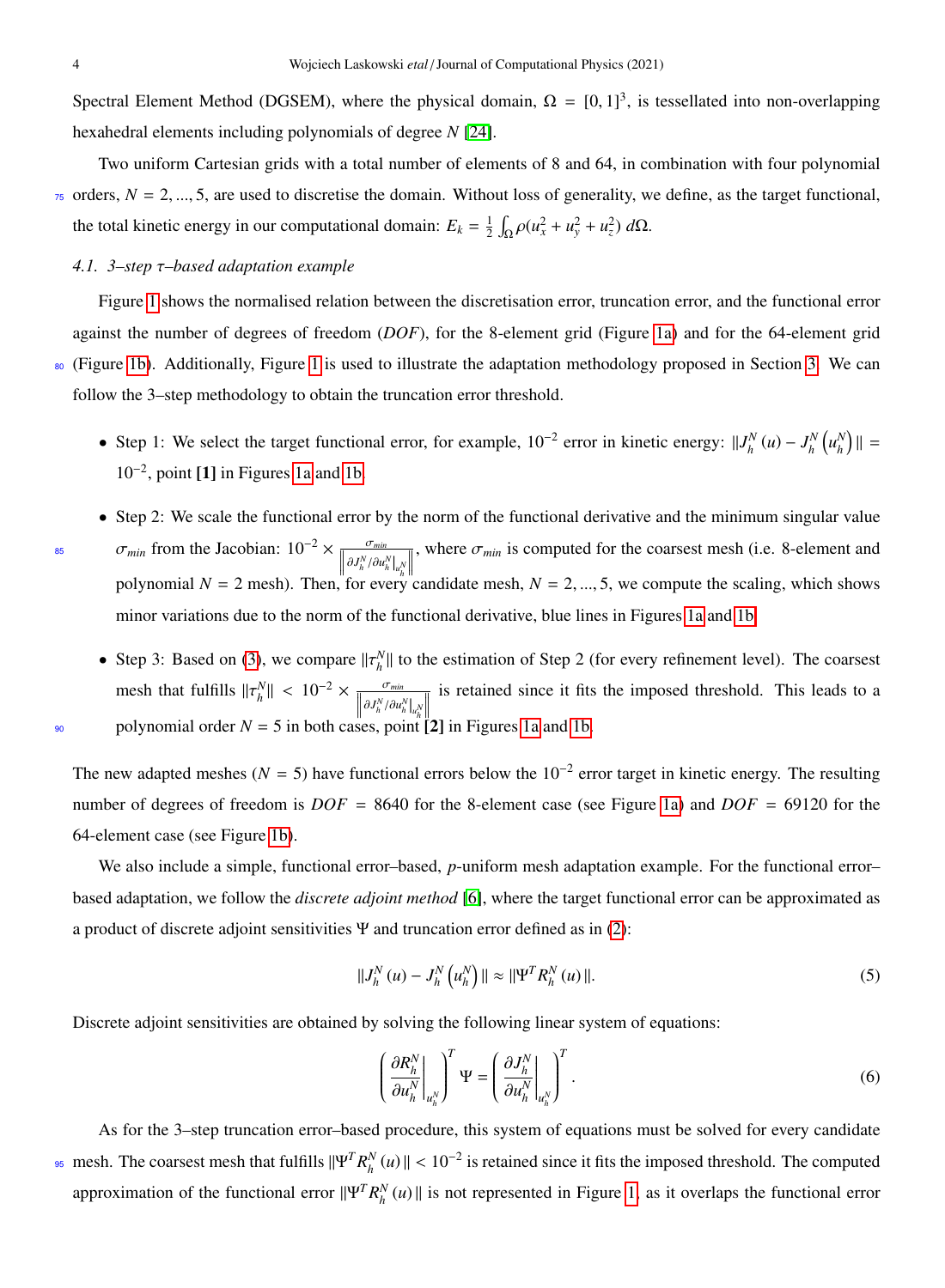curve  $||J_h^N(u) - J_h^N(u_h^N)||$  (see [\(5\)](#page-3-0)). This adaptation approach results in *DOF* = 2560 for the 8-element mesh and  $DOF = 20480$  for the 64-element mesh (see red lines and point [3] in Figure [1a](#page-4-0) and [1b,](#page-4-0) respectively). The new truncation error–based procedure results in meshes with more degrees of freedom  $(DOF_{3-sten}/DOF_{\text{functional}} = 3.375$ <sup>100</sup> for the two meshes) than when using only one selected functional error (i.e. an adjoint method), but this is the price to pay for not solving an adjoint system (Equation [\(6\)](#page-3-1)). In addition, the truncation error controls all possible functional errors (and not only the selected one) when adapting.

<span id="page-4-0"></span>

Fig. 1: Numerical results of the relation between truncation error and functional errors (see inequality [\(3\)](#page-2-2)) against degrees of freedom based on increasing polynomial order. The points (circles, crosses and diamonds) represent meshes with polynomial orders  $N = 2, 3, 4, 5$ , while continuous lines connecting them are shown for convenience. The number of degrees of freedom is defined as  $DOF = N_{eq} \cdot N_{el} \cdot (N_p + 1)^3$ , where the variables denote: number of equations, number of elements, and polynomial order (uniform in all spatial directions), respectively. The 3-step τ–based adaptation technique is also visualised in the plot (blue lines). Additionally, an adjoint functional error–based adaptation is shown (red lines). Points [1], [2], [3] denote crucial stages in the adaptation stages, as explained in Section [4.1.](#page-3-2)

#### *4.2. Computational cost*

In this section, we compare the computational cost of the adjoint–based adaptation and the 3–step  $\tau$ –based adap-<sup>105</sup> tation examples of the previous section. For all computations we use MATLAB [\[25\]](#page-7-24) on an 8-core Intel Core i7-8550U  $@1.80GHz$ . We concentrate on the critical steps of each methodology: for the 3–step  $\tau$ –based adaptation we check the *L*<sup>2</sup> norm estimation of the inverse of the Jacobian, while for the adjoint–based adaptation we examine the linear system of equations arising from the discrete adjoint problem [\(6\)](#page-3-1).

# <span id="page-4-1"></span>*4.2.1. Cost of estimating* <sup>σ</sup>*min*

- 110 As explained in Section [3,](#page-2-0) we estimate the  $L_2$  norm of the Jacobian inverse by computing the smallest singular value, σ*min*, which is almost constant for all polynomials and meshes considered, see Table [1.](#page-5-0) Hence, for the 3–step <sup>τ</sup>–based adaptation, we only need to compute <sup>σ</sup>*min* once in the coarsest, 8-element mesh with polynomial *<sup>N</sup>* <sup>=</sup> 2. This value can then be retained for all calculations (all meshes and polynomials) and consequently a very significant saving in computational cost is obtained. Note that several estimations for  $\sigma_{min}$  are available in the literature and <sup>115</sup> include: singular value decomposition, Krylov-subspace based [\[26\]](#page-7-25) and analytical bounds [\[27\]](#page-7-26). Among all available techniques, here we select the LOBPCG for its efficiency and generality (i.e. all types of matrices) [\[28,](#page-7-27) [29\]](#page-7-28) to compute
	- $\sigma_{min}$ . We use element-block additive Schwarz method with one overlapping node [\[30\]](#page-7-29) as a preconditioner. This is an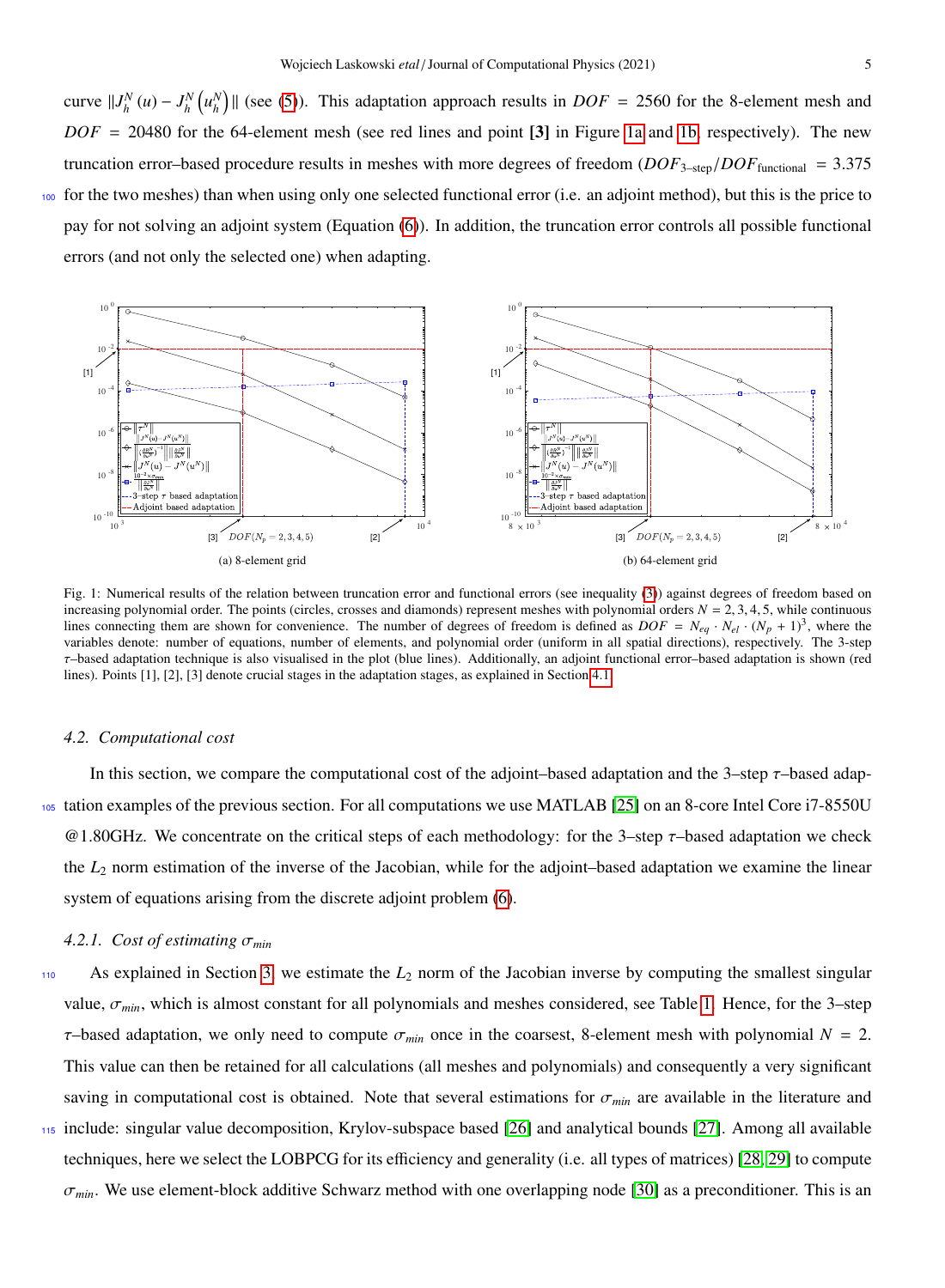an extension of the widely popular element block Jacobi for high-order discretisations [\[31\]](#page-8-0). Based on a preliminary convergence study, the tolerance of the iterative method is set to *tolsolver* = 10−<sup>2</sup> . Decreasing the tolerance to lower <sup>120</sup> levels does not have any influence on the accuracy of the adaptation methods considered in this work, as shown in [Appendix A.](#page-8-1)

<span id="page-5-0"></span>Table 1: Comparison of smallest singular value of the Jacobian  $\frac{\partial R_h^N}{\partial u_h^N}$  for all the grids presented in Section [4](#page-2-1) and associated computational cost. The LOBPCG method with a tolerance of  $10^{-2}$  is used for  $\sigma_{min}$  computation. The cost includes preconditioner factorisation and Hermitian operator assembling  $\left(\frac{\partial R_h^N}{\partial u_h^N}\right)^T \frac{\partial R_h^N}{\partial u_h^N}$ . Bold values highlight the  $\sigma_{min}$  value and cost retained for the 3–step  $\tau$ –based adaptation method. *h h*

|                | $\sigma_{min}$ |                            | Computational cost [s] for $\sigma_{min}$ |               |  |
|----------------|----------------|----------------------------|-------------------------------------------|---------------|--|
| Ν              |                | $N_{el} = 8$ $N_{el} = 64$ | $N_{el} = 8$                              | $N_{el} = 64$ |  |
| $\overline{c}$ | 0.11           | 0.14                       | 0.88                                      | 2.82          |  |
| 3              | 0.11           | 0.13                       | 1.13                                      | 8.78          |  |
| 4              | 0.12           | 0.14                       | 3.26                                      | 29.67         |  |
| 5              | 0.12           | 0.14                       | 6.91                                      | 98.11         |  |

#### *4.2.2. Cost comparison with adjoint–based adaptations*

The adjoint problem, represented by Equation [\(6\)](#page-3-1), is solved using the GMRES [\[32\]](#page-8-2) method. We use the same preconditioner (element-block additive Schwarz method with one overlapping node) and tolerance  $(10^{-2})$  as for the

- <sup>125</sup> LOBPCG. Additionally, the small size of the problem allows us to include (for completeness) the results obtained by a direct solver (LU factorisation) for solving the discrete adjoint problem. Table [2](#page-6-1) presents the total computational cost of the 3–step  $\tau$ –based adaptation and the adjoint–based adaptation computed on all available grids and polynomial orders. The 3–step  $\tau$ –based adaptation includes the computation of  $\sigma_{min}$  on the coarsest grid (8-element  $N = 2$  grid in the example presented in this work) and the computation of the norm of the functional derivative for every candidate
- <sup>130</sup> mesh (see Step 2). The adjoint–based adaptation approach requires solving the linear system [\(6\)](#page-3-1) and evaluating the dot product in [\(5\)](#page-3-0) for every candidate mesh. We first compare the LU and GMRES approaches for the adjoint–based adaptation. As expected, the LU method beats the GMRES for small problems; however, the scaling of the LU method with the size of the problem is poor, precluding its use in large applications. The 3–step  $\tau$ –based adaptation presents a computational cost, which remains low and almost constant with the problem size. This is due to the fact that the 135 most expensive part of the methodology (the computation of  $\sigma_{min}$ ) is always performed in the coarsest mesh.

Independently of the method selected for adaptation, one needs to estimate the functional error in a set of meshes (from coarse to fine) until the imposed functional error is met. Therefore, if the overall added cost is taken into account, our cheap 3–step τ–estimation method leads to a very significant saving, when compared to the adjoint method. For example, in the test of Figure [1](#page-4-0) the adjoint system for  $N = 2$  and  $N = 3$  must be solved for both, 140 8-element and 64-element case, while  $N = 4$  and  $N = 5$  can be skipped to save computational cost, as the prescribed tolerance is already met for  $N = 3$ . This results in a total added cost  $(N = 2$  and  $N = 3$  cases) of 1.48 s for GMRES (0.35 s for LU) for the 8-element case and 9.87 s for GMRES (15.39 s for LU) for the 64-element case. When using the 3–step <sup>τ</sup>–based adaptation, <sup>σ</sup>*min* is only computed once in the coarsest mesh, which has a cost of 0.88 s,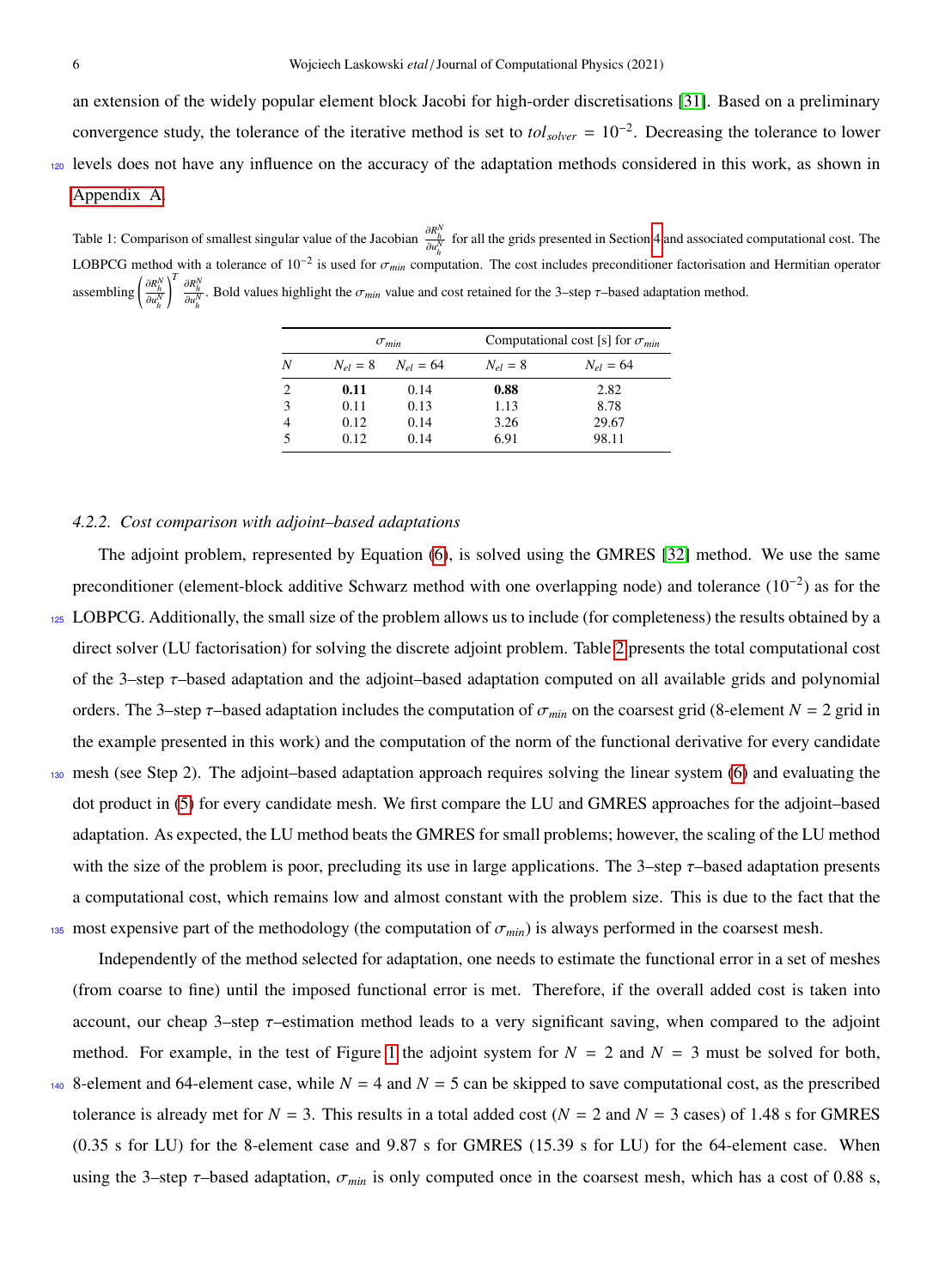|                | Computational cost [s] |                    |                       |  |  |  |  |
|----------------|------------------------|--------------------|-----------------------|--|--|--|--|
|                | 3-step $\tau$ -based   | Adjoint-based (LU) | Adjoint-based (GMRES) |  |  |  |  |
| N              | $N_{el} = 8$           |                    |                       |  |  |  |  |
| $\overline{c}$ | 0.89                   | 0.11               | 0.57                  |  |  |  |  |
| 3              | 0.89                   | 0.24               | 0.91                  |  |  |  |  |
| 4              | 0.90                   | 1.25               | 3.25                  |  |  |  |  |
| 5              | 0.90                   | 6.36               | 8.63                  |  |  |  |  |
| $\overline{N}$ | $N_{el} = 64$          |                    |                       |  |  |  |  |
| $\overline{c}$ | 0.91                   | 1.80               | 1.86                  |  |  |  |  |
| 3              | 0.94                   | 13.59              | 8.01                  |  |  |  |  |
| 4              | 0.96                   | 86.81              | 25.12                 |  |  |  |  |
| 5              | 1.01                   | 361.27             | 82.16                 |  |  |  |  |

<span id="page-6-1"></span>Table 2: Computational cost (in seconds) for the 3–step τ–based and adjoint–based adaptation. The cost includes preconditioner factorisation for iterative methods and Hermitian operator assembling (for LOBPCG). A tolerance of 10−<sup>2</sup> is set for all iterative methods.

see Table [1.](#page-5-0) In the test of Figure [1,](#page-4-0) the 3–step  $\tau$ –based adaptation procedure is performed for  $N = 2, 3, 4, 5$  where <sup>145</sup> the prescribed tolerance is met. This results in a total added cost of 0.94 s for the 8-element case and 1.18 s for the 64-element case. For the test cases considered, the 3–step  $\tau$ –based adaptation is always faster than the GMRES adjoint–based adaptation. Additionally, Tables [1](#page-5-0) and [2](#page-6-1) shows that the scalability of the computation of <sup>σ</sup>*min* using LOBPCG is similar to the one of solving the adjoint system using GMRES. Therefore, the 3–step  $\tau$ –based adaptation should still be faster than the adjoint–based adaptation for problems larger than the one considered here. Finally, for 150 the 8-element case, the adjoint–based adaptation is faster than the 3–step  $\tau$ –based adaptation if the LU method is used. This result only holds for very small problems, where direct methods can be more efficient than iterative methods.

## <span id="page-6-0"></span>5. Conclusions

This note provides closure to an open issue in the literature of truncation error–based adaptation, which is how to select an appropriate threshold for the truncation error. Relating the truncation threshold to functional errors, we <sup>155</sup> are able to provide physical meaning (functional error) to the truncation error threshold. To do so, we have used the inequality derived in [\[19\]](#page-7-18), which shows that the truncation error controls all functional errors. The proposed algorithm converts a target functional error threshold (e.g., energy, drag, or lift) into a truncation error threshold that can be used for adaptation. This approach enables a cheap, goal-oriented 3-step truncation error adaptation technique.

We have demonstrated the efficiency of the algorithm in the context of a *p*-adaptation method, for a three-<sup>160</sup> dimensional compressible Navier-Stokes test case, discretised using a discontinuous Galerkin method. Let us note that the strategy presented is general and can be applied to any numerical technique (e.g., finite volumes using classical *h*-adaptation).

### Acknowledgements

Wojciech Laskowski and Esteban Ferrer would like to thank the European Union's Horizon 2020 Research and In-<sup>165</sup> novation Program under the Marie Skłodowska-Curie grant agreement No 813605 for the ASIMIA ITN-EID project.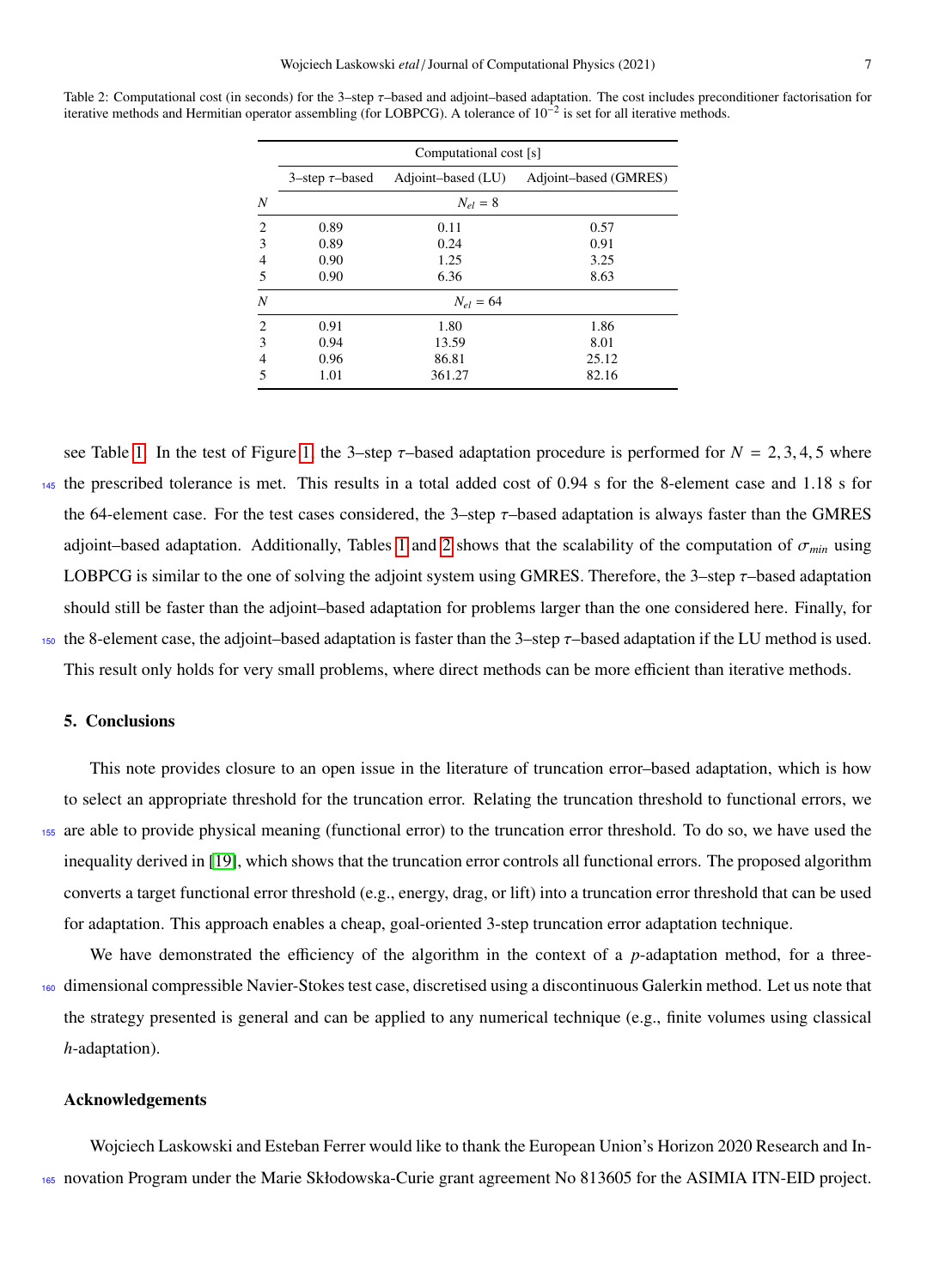Gonzalo Rubio and Eusebio Valero acknowledge the funding received by the grant SIMOPAIR (Project No. REF: RTI2018-097075-B-I00) funded by MCIN/AEI/ 10.13039/501100011033 and by ERDF A way of making Europe. Finally, the authors gratefully acknowledge the Universidad Politécnica de Madrid (www.upm.es) for providing computing resources on Magerit Supercomputer.

## <sup>170</sup> References

- <span id="page-7-0"></span>[1] J. Slotnick, A. Khodadoust, J. Alonso, D. Darmofal, W. Gropp, E. Lurie, D. Mavriplis, CFD vision 2030 study: a path to revolutionary computational aerosciences (2014).
- <span id="page-7-2"></span><span id="page-7-1"></span>[2] C. Roy, Strategies for driving mesh adaptation in CFD (invited), in: 47th AIAA aerospace sciences meeting including the new horizons forum and aerospace exposition, 2009, p. 1302.
- <span id="page-7-3"></span><sup>175</sup> [3] R. P. Dwight, Heuristic a posteriori estimation of error due to dissipation in finite volume schemes and application to mesh adaptation, Journal of Computational Physics 227 (2008) 2845–2863.
	- [4] K. Fidkowski, P. Roe, Entropy-based mesh refinement, I: the entropy adjoint approach, in: 19th AIAA Computational Fluid Dynamics, 2009, p. 3790.
- <span id="page-7-6"></span><span id="page-7-5"></span><span id="page-7-4"></span>[5] D. A. Venditti, D. L. Darmofal, Adjoint error estimation and grid adaptation for functional outputs: Application to quasi-one-dimensional <sup>180</sup> flow, Journal of Computational Physics 164 (2000) 204–227.
	- [6] C. Roy, Review of discretization error estimators in scientific computing, in: 48th AIAA Aerospace Sciences Meeting Including the New Horizons Forum and Aerospace Exposition, 2010. doi:[10.2514/6.2010-126](http://dx.doi.org/10.2514/6.2010-126).
	- [7] A. Syrakos, A. Goulas, Estimate of the truncation error of finite volume discretization of the Navier–Stokes equations on colocated grids, International journal for numerical methods in fluids 50 (2006) 103–130.
	- <sup>185</sup> [8] F. Fraysse, J. de Vicente, E. Valero, The estimation of truncation error by τ-estimation revisited, Journal of Computational Physics 231 (2012) 3457–3482.
		- [9] F. Fraysse, E. Valero, G. Rubio, Quasi-a priori truncation error estimation and higher order extrapolation for non-linear partial differential equations, Journal of Computational Physics 253 (2013) 389–404.
- <span id="page-7-10"></span><span id="page-7-9"></span><span id="page-7-8"></span><span id="page-7-7"></span>[10] G. Rubio, F. Fraysse, J. de Vicente, E. Valero, The estimation of truncation error by τ-estimation for Chebyshev spectral collocation method, <sup>190</sup> Journal of Scientific Computing 57 (2013) 146–173.
	- [11] G. Rubio, F. Fraysse, D. A. Kopriva, E. Valero, Quasi-a priori truncation error estimation in the DGSEM, Journal of Scientific Computing (2014) 1–31.
	- [12] A. M. Rueda-Ramírez, G. Rubio, E. Ferrer, E. Valero, Truncation error estimation in the p-anisotropic discontinuous Galerkin spectral element method, Journal of Scientific Computing 78 (2019) 433–466.
- <span id="page-7-13"></span><span id="page-7-12"></span><span id="page-7-11"></span><sup>195</sup> [13] A. Syrakos, G. Efthimiou, J. G. Bartzis, A. Goulas, Numerical experiments on the efficiency of local grid refinement based on truncation error estimates, Journal of Computational Physics 231 (2012) 6725–6753.
	- [14] F. Fraysse, E. Valero, J. Ponsín, Comparison of mesh adaptation using the adjoint methodology and truncation error estimates, AIAA journal 50 (2012) 1920–1932.
- <span id="page-7-15"></span><span id="page-7-14"></span>[15] F. Fraysse, G. Rubio, J. De Vicente, E. Valero, Quasi-a priori mesh adaptation and extrapolation to higher order using τ-estimation, Aerospace <sup>200</sup> Science and Technology 38 (2014) 76–87.
	- [16] J. Ponsin, F. Fraysse, M. Gómez, M. Cordero-Gracia, An adjoint-truncation error based approach for goal-oriented mesh adaptation, Aerospace Science and Technology 41 (2015) 229–240.
	- [17] C. W. Jackson, C. J. Roy, Performance of r-adaptation using truncation error-based equidistribution, Journal of Verification, Validation and Uncertainty Quantification 4 (2019).
- <span id="page-7-18"></span><span id="page-7-17"></span><span id="page-7-16"></span><sup>205</sup> [18] C. W. Jackson, C. J. Roy, C. R. Schrock, Truncation error based mesh optimization, Journal of Verification, Validation and Uncertainty Quantification 5 (2020).
	- [19] M. Kompenhans, G. Rubio, E. Ferrer, and E. Valero, Adaptation strategies for high order discontinuous Galerkin methods based on tauestimation, Journal of Computational Physics 306 (2016) 216 – 236.
- <span id="page-7-20"></span><span id="page-7-19"></span>[20] M. Kompenhans, G. Rubio, E. Ferrer, E. Valero, Comparisons of p-adaptation strategies based on truncation- and discretisation-errors for <sup>210</sup> high order discontinuous Galerkin methods, Computers and Fluids 139 (2016) 36–46.
	- [21] A. M. Rueda-Ramírez, J. Manzanero, E. Ferrer, G. Rubio, E. Valero, A p-multigrid strategy with anisotropic p-adaptation based on truncation errors for high-order discontinuous Galerkin methods, Journal of Computational Physics 378 (2019) 209–233.
	- [22] K. Rao, P. Malan, J. B. Perot, A stopping criterion for the iterative solution of partial differential equations, Journal of Computational Physics 352 (2018) 265–284.
- <span id="page-7-23"></span><span id="page-7-22"></span><span id="page-7-21"></span>215 [23] W. Laskowski, A. M. Rueda-Ramírez, G. Rubio, E. Valero, E. Ferrer, Advantages of static condensation in implicit compressible Navier– Stokes DGSEM solvers, Computers & Fluids 209 (2020) 104646.
	- [24] D. A. Kopriva, Implementing spectral methods for partial differential equations: algorithms for scientists and engineers, 1st ed., Springer, 2009.
	- [25] MATLAB version 9.7.0.1471314 (R2019b), The Mathworks, Inc., Natick, Massachusetts, 2017.
- <span id="page-7-29"></span><span id="page-7-28"></span><span id="page-7-27"></span><span id="page-7-26"></span><span id="page-7-25"></span><span id="page-7-24"></span><sup>220</sup> [26] H. Avron, A. Druinsky, S. Toledo, Spectral condition-number estimation of large sparse matrices, Numerical Linear Algebra with Applications 26 (2019) e2235.
	- [27] N. Morača, Bounds for norms of the matrix inverse and the smallest singular value, Linear algebra and its applications 429 (2008) 2589–2601.
	- [28] A. V. Knyazev, Toward the optimal preconditioned eigensolver: Locally optimal block preconditioned conjugate gradient method, SIAM Journal on Scientific Computing 23 (2001) 517–541.
	- [29] Y. Saad, Numerical methods for large eigenvalue problems: revised edition, SIAM, 2011.
	- [30] J. Lottes, P. Fischer, Hybrid Multigrid/Schwarz algorithms for the spectral element method, J. Sci. Comput. 24 (2005) 45–78.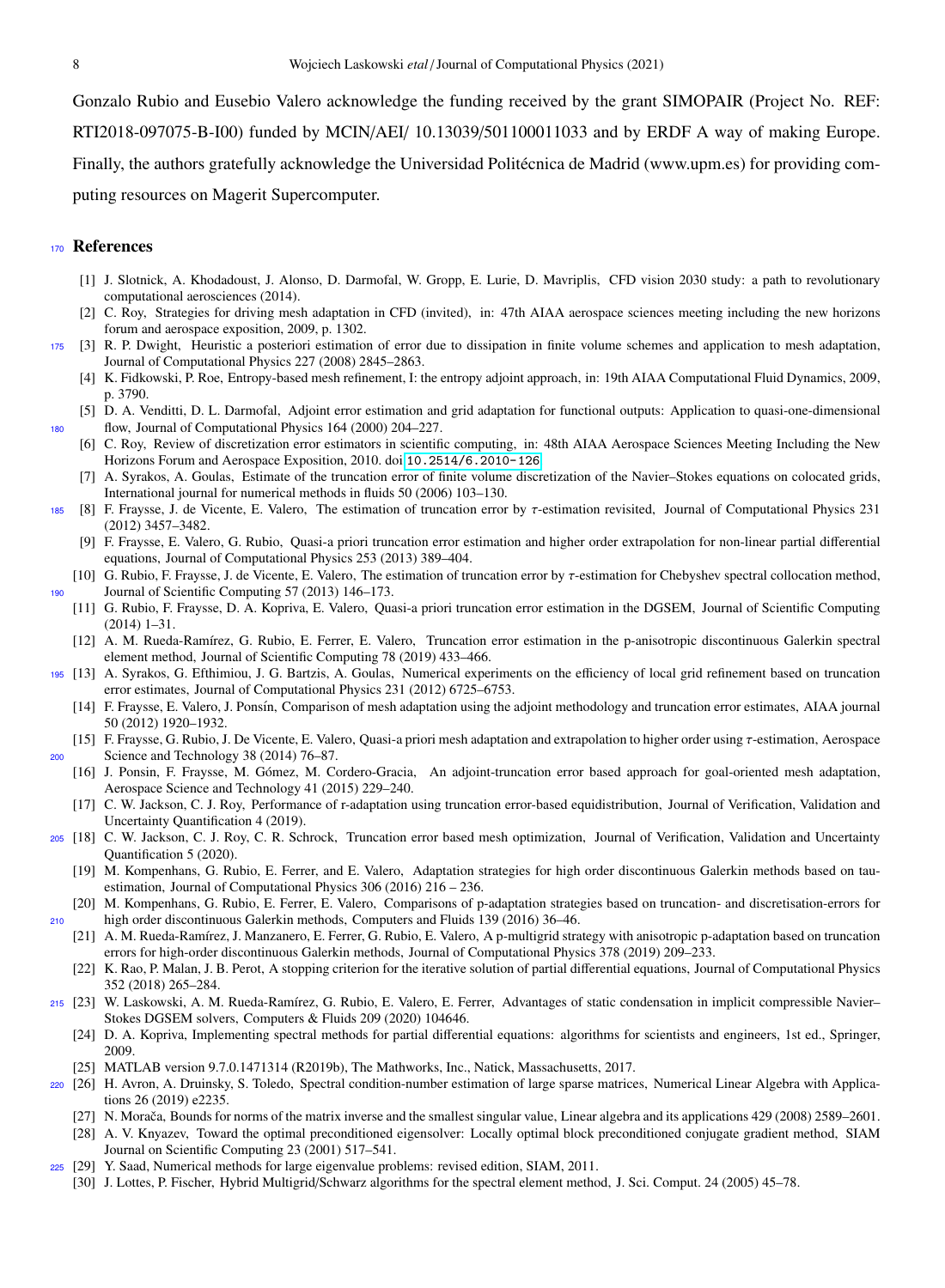- <span id="page-8-0"></span>[31] K. J. Fidkowski, T. A. Oliver, J. Lu, D. L. Darmofal, p-Multigrid solution of high-order discontinuous Galerkin discretizations of the compressible Navier-Stokes equations, Journal of Computational Physics 207 (2005) 92–113.
- <span id="page-8-2"></span>[32] Y. Saad, M. H. Schultz, Gmres: A generalized minimal residual algorithm for solving nonsymmetric linear systems, SIAM Journal on <sup>230</sup> scientific and statistical computing 7 (1986) 856–869.

### <span id="page-8-1"></span>Appendix A. Effect of the tolerance in the iterative solver

In this section, we investigate the impact of decreasing the tolerance (stopping criterion) in the iterative solvers and its effect on the final results of the adaptation process. As mentioned in Section [4.2.1,](#page-4-1) the tolerance used for both LOBPCG and GMRES is set to *tol<sub>solver</sub>* =  $10^{-2}$ . Here, we decrease the tolerance to *tol<sub>solver</sub>* =  $10^{-8}$  and examine <sup>235</sup> the main quantities of interest: the accuracy of the adaptation process and the computational cost. Only the smallest 8–element case is considered.

Both adaptation strategies in the manuscript (3–step  $\tau$ –based and adjoint–based) require checking if a newly adapted mesh fulfils the target functional error threshold selected by the user. In the example shown in the paper, the functional error threshold is set to  $||J_h^N(u) - J_h^N(u_h^N)|| = 10^{-2}$ . Following the details of the adaptation methods in Section [4.1,](#page-3-2) we can simplify the stopping criteria of both methods into a single expression. For the adjoint–based adaptation, we have:

<span id="page-8-3"></span>
$$
\|\Psi^T R_h^N(u)\| < 10^{-2},\tag{A.1}
$$

and for the 3-step  $\tau$ -based adaptation, we use:

<span id="page-8-4"></span>
$$
\frac{\|\tau_h^N\| \times \left\|\partial J_h^N / \partial u_h^N\right\|_{u_h^N}}{\sigma_{min}} < 10^{-2}.\tag{A.2}
$$

Inequalities [\(A.1\)](#page-8-3) or [\(A.2\)](#page-8-4) are correctly evaluated using only two significant digits, which is a direct consequence of the number of significant digits used to define the functional error threshold (in this example  $10^{-2}$ ). In Table [A.3](#page-9-0) we compute the left hand side of  $(A.1)$  and  $(A.2)$  with two tolerances: a high tolerance  $tol_{solver} = 10^{-2}$  (used throughout  $_{240}$  this work) and a low tolerance  $tol_{solver} = 10^{-8}$ . The table shows that both tolerances lead to the same first two digits (in scientific notation) of [\(A.1\)](#page-8-3) and [\(A.2\)](#page-8-4). As a consequence, both tolerances result in the same adapted meshes, i.e.,  $N = 3$ , *DOF* = 2560 for the adjoint–based adaptation and  $N = 5$ , *DOF* = 8640 for the 3–step  $\tau$ –based adaptation.

Regarding the computational cost, decreasing the tolerance for both Krylov solvers (GMRES and LOBPCG) results in higher computational cost, since the number of iterations required to achieve convergence increases. New  $_{245}$  computational costs of both methods with  $tol_{solver} = 10^{-8}$  are included in Table [A.3](#page-9-0) and are compared with the ones obtained with  $tol_{solver} = 10^{-2}$ . Decreasing the tolerance to  $tol_{solver} = 10^{-8}$  results in a total added cost for the adjoint–based adaptation ( $N = 2$  and  $N = 3$  cases) of 3.0 s, whereas the final cost for the 3–step  $\tau$ –based is 2.36 s. This example illustrates that lowering the tolerance increases the computational cost but that does not improve the accuracy of the adaptation strategy. Therefore, *tolsolver* = 10<sup>−</sup><sup>2</sup> is retained in this work.